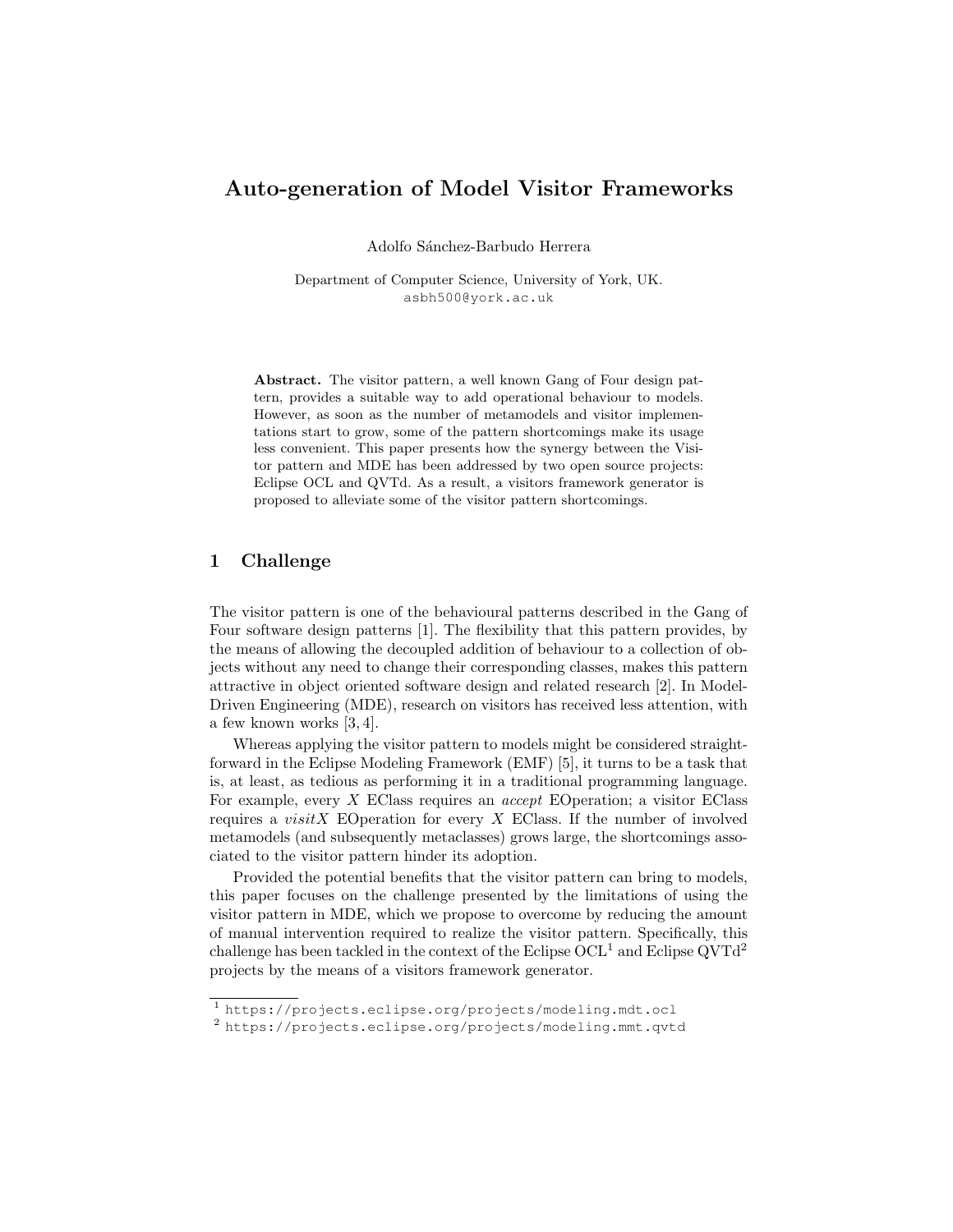### 2 Why a Visitors Framework Generator in MDE?

Eclipse OCL and Eclipse QVTd are two projects conceived to support MDE by providing model management languages and tools, in which a substantial number of EMF based metamodels are involved. The reasons of introducing model visitors come from the original visitor pattern: the operational behaviour of a model is centralised in a visitor class; and the metamodel doesn't need to be changed every time a new behaviour is needed, which is convenient to third party consumers who can not alter the metamodel at all.

However, given the substantial number of metamodels and comprised metaclasses, introducing the pattern is rather a tedious task. Additionally, evolving the visitors along with any change to the underlying metamodel is troublesome, as identified in the original design pattern [1]. To alleviate this situation, MDE techniques can be adopted. In particular, automated code generation can be used to produce visitor frameworks from metamodel definitions. On top of the framework, actual visitor implementations can provide particular operational behaviours (e.g. evaluators, pretty printers, etc.).

With the proposed generator we not only leverage the barrier of model visitors creation, but also we can alleviate some of the shortcomings of the visitor pattern in some metamodel evolution scenarios [4]: for example, by having an automatically generated framework of visitors for a specific metamodel, we could keep existing visitor implementations working when a new metaclass is added, by just regenerating the model specific visitors framework.

### 3 Visitors Framework Generator in Eclipse OCL/QVTd

In Eclipse OCL there is a MDE-based tool which facilitates the generation of metamodel-specific visitors framework. The main features to highlight:

High degree of automation: For a given metamodel, the visitor pattern is weaved into the generated metamodel implementation, so that for every nonabstract  $X$  class an accept method is generated, and whose implementation will delegate to the corresponding  $visitX$  method of a *Visitor* interface, as depicted by Figure 1.

```
@Override
public <R> R accept (@NonNull Visitor<R> visitor) {
    return visitor.visitExpressionInOCL(this);
ŀ
```
Fig. 1. Generated accept method for an *ExpressionInOCL* class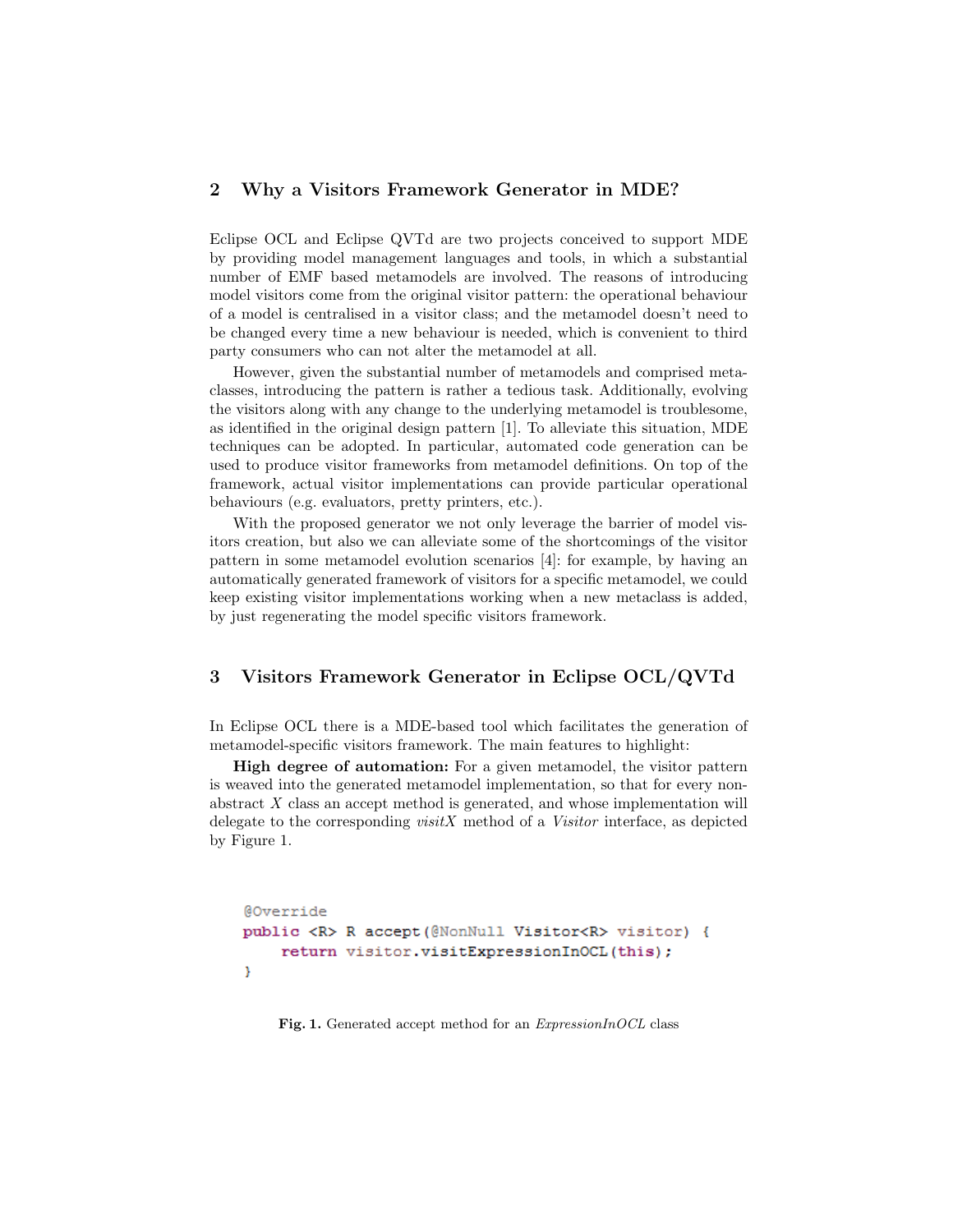Additionally, a framework of abstract visitors with various purposes<sup>3</sup> is also generated. Figure 2 gives a brief overview of the framework for a particular OCL metamodel.

|   | org.eclipse.ocl.xtext.completeoclcs.util     |  |  |  |  |  |
|---|----------------------------------------------|--|--|--|--|--|
|   | AbstractCompleteOCLCSContainmentVisitor.java |  |  |  |  |  |
|   | AbstractCompleteOCLCSLeft2RightVisitor.java  |  |  |  |  |  |
|   | AbstractCompleteOCLCSPostOrderVisitor.java   |  |  |  |  |  |
| ь | AbstractCompleteOCLCSPreOrderVisitor.java    |  |  |  |  |  |
| b | AbstractCompleteOCLCSVisitor.java            |  |  |  |  |  |
|   | AbstractDelegatingCompleteOCLCSVisitor.java  |  |  |  |  |  |
|   | AbstractExtendingCompleteOCLCSVisitor.java   |  |  |  |  |  |
|   | LA AbstractNullCompleteOCLCSVisitor.java     |  |  |  |  |  |
|   | CompleteOCLCSAdapterFactory.java             |  |  |  |  |  |
| b | CompleteOCLCSSwitch.java                     |  |  |  |  |  |
|   | CompleteOCLCSVisitor.java                    |  |  |  |  |  |
|   | DecorableCompleteOCLCSVisitor.iava           |  |  |  |  |  |

Fig. 2. Generated visitors framework for a particular OCL meta-model

Support for derived metamodels: QVT languages reuse OCL as their expression languages. Therefore, the tooling provides generation of visitors which can extend the visitors generated for a different metamodel they might extend and/or use. Figure 3 shows a snippet of a particular QVTd visitor of the generated visitors framework.



Fig. 3. Excerpt of a derived visitor

<sup>&</sup>lt;sup>3</sup> Getting into details of the framework is beyond the scope of this paper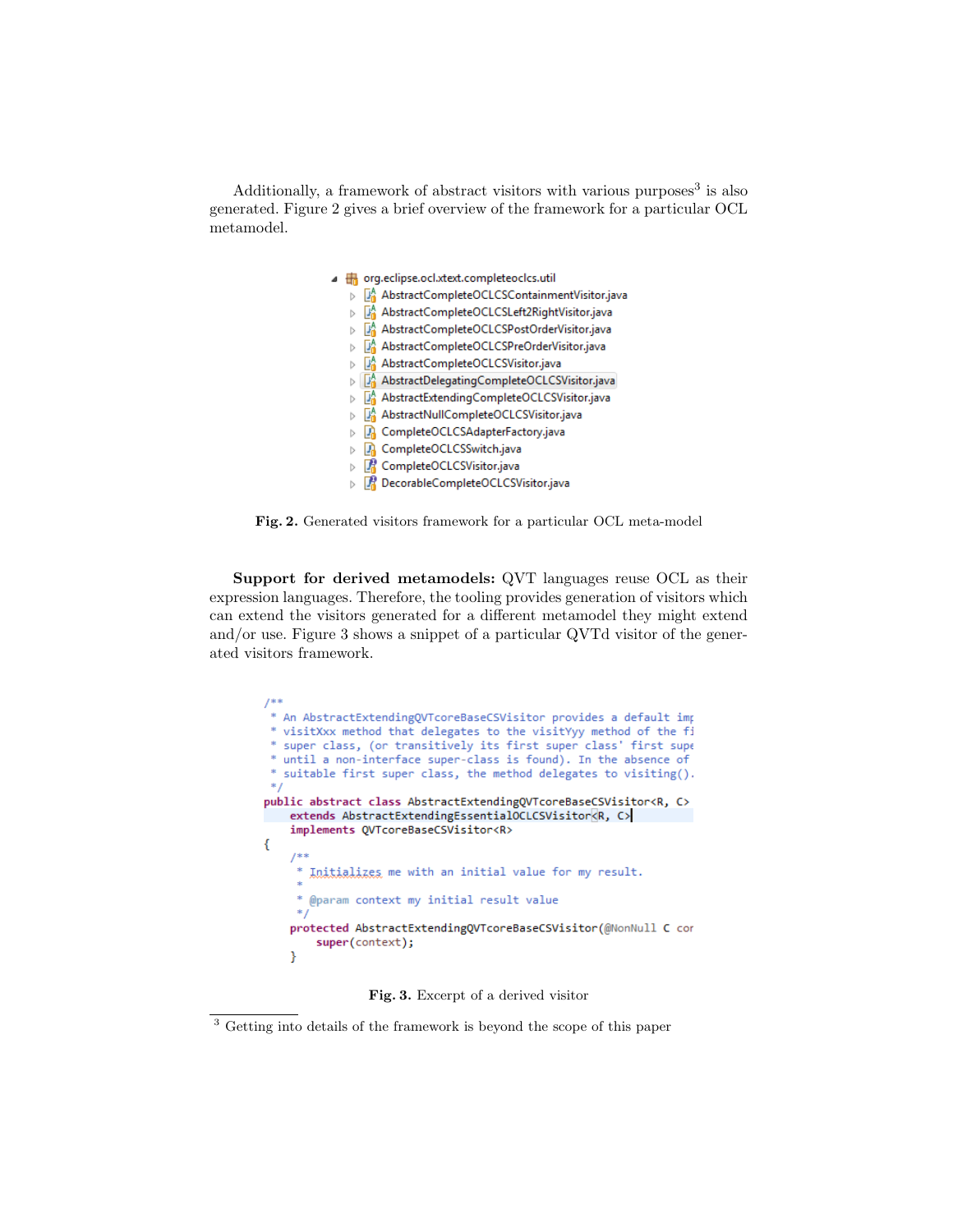## 4 Visitors Framework Generator Implementation

As the reader might understand, we can't get into details in this short paper about the generated visitors framework or provide implementation details about the own generator. However, in this section we give a brief overview of the developed tooling as well as mentioning some of the involved third party tools.

Figure 4 depicts the overall approach. The input  $\bullet$  to the generator is an EMF [5] GenModel filer referring to an Ecore file that corresponds to the target meta-model. The GenModel contains additional annotation to provide information relevant to the generator (e.g. fully qualified name for the Visitor and Visitable interfaces). The generator  $\bullet$  is based on the Model Workflow Engine (MWE) [6] technology, and the developed MWE components are responsible for:

- Generating a 'visitable' model java implementation  $\bullet$ . This involves invoking the EMF generator, which will generate the enhanced implementation by inserting the corresponding accept methods for every model class. We developed EMF JET templates to achieve this insertion.
- $-$  Generating the model-specific visitors framework  $\bullet$ . This includes generating the Visitor and Visitable interfaces and a set of default abstract visitors implementation. Giving implementation details about these default visitors goes beyond the goal of this paper.

With all of this, creating specific behaviours for the model can be achieved by implementing manual visitors  $\bullet$  that extend the appropriate default visitor of the generated framework.

Alternatively, by the means of additional MDE-based tools  $\mathbf{\odot}$ , we could also generate more specific visitors  $\bullet$  that comprise a particular modelled behaviour.



Fig. 4. Overall overview of the visitors framework generator